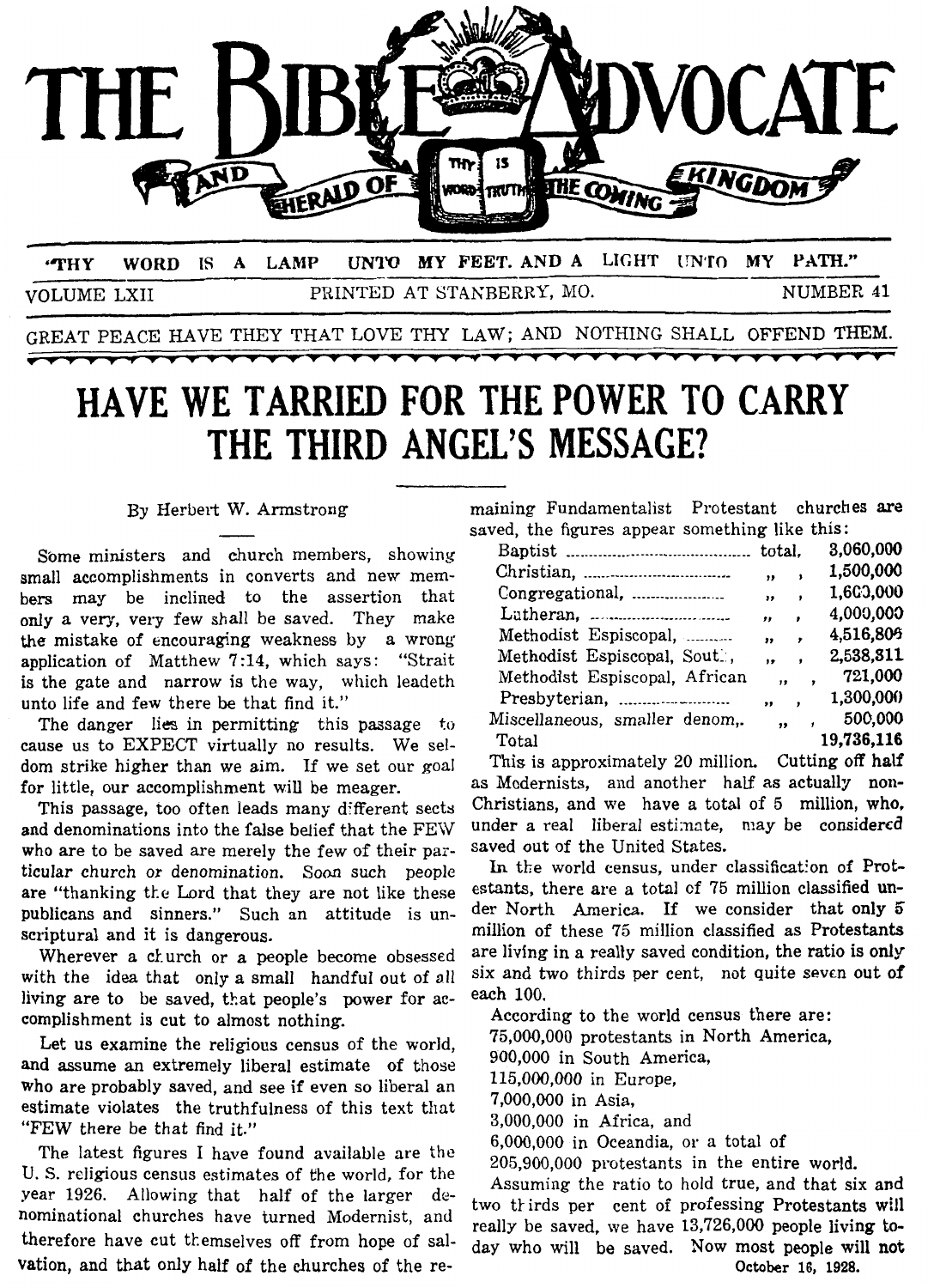concede anywhere near this number. On the other hand this is a very small per cent of persons professing protestant Christians. I am merely applying t<sub>i</sub> is figure to show that, should so large a number be actually saved, this large number of more than  $13,000,000$  souls does not violate the text which declares that "FEW there be that find " the way of salvation.

In the world according to this census there are: 350 million worshippers of Ancestors and of Confucianism,

331 million Roman Catholics

144 million Orthodox Catholics,

230 million Hindus,

209 million Mohammedans,

150 million Buddhists,

16 million Jews,

**21** 1 *5* million misceilaneous other classificatior s, 1,641,500,000 total non-protestant Christian people in t- e world, besides the 205,900,000 classified **a:;**  protestant, or a grand total of 1,847,400,000. Thi: is close to the total population of the world today.

Thus, out of **3** world containing 1,847,400,OO people, eurely a mere 13,000,000 is a "FEW."

If 13 million out of the world's 1,847 million people are saved, then surely only a very FEW have found the way! That is only one out of every 142, *or*  seven tenths of one percent I

There could easily be an entire **13** million saved without necessarily disputing the Scripture that says FEW shall find the way of life.

You may feel that there are far less than 13 million **or** even much more than that. I **am** not attemrting to determine how many, but merely that if **13** million are saved, still that is only a lamentable, pitiful FEW!

What I am tryjng to point out is that it is possible for **us** to go out and gain MILLIONS, without in any way overstepping the limitations of the text which says that only a FEW shall find the strait and narrow way. Even then, the MANY have trod the BROAD way that leads to destruction.

So let's renew our hope! Let's place our aim higher! Let's renew our strength! Let's put forth greater effort !

Let's look back, for coursel to the experience of the first apostles, and their instructions given then by Christ.

"Tarry Ye," Jesus commanded them, (Luke 24: **49)** "Until ye be endued with power from on high."

Tarry! Don't get excited and rush out too fast, before you are fully preparcd, and have been filled with the POWER from on high! That's what Jesus commanded of the disciples who were to carry the "First Angel's Message" to the world. "Ye shall receive power, after that the Holy Ghost is come upon you," Jesus told them. (Acts **1:8).** 

Countless men, filled with ambition and zeal to carry the Lord's message of light to a sin-darkencd world have rushed out purely on their own power, without waiting on the Lord. And their efforts have come to naught.

The apostles tarried. They waited. They did not go out to the world with their message until they were fully prepared,and filled with the power of the Holy Spirit. And look at the results! Did Peter go out and convert one or two straggiing sinners a year, and excuse such a poor record on the grounds that only a FEW would be saved? **No!**  Peter preached to a vast multitude on the very day he became filled with the power from on high, and says the Scripture record, "The same day there were added unto them about THREE THOUSAND SOULS!" Think of it! Three thousand convert? in a s'ngle day ! What evangelist today can **boast**  of Fuch a record?

Peter and John went to the temple, had the fait's for the miraculous healing of the lame man, went inside and preached, and the record says that, "many of them which heard the word believed; and the number of the men was about FIVE THOU-SAND."

Paul went out, filled with the power of the Spirit and converted whole cities.

Philip with the help of this power from on hig., went to the large city of Samaria, "And the **people** with ONE ACCORD (all of them) gave heed unto those things which Philip spake, hearing and seeing the miracles which he did." And "they we;e baptized, both men and women..'' Acts **8:6, 12.** 

These men, carrying the **FIRST** Angel's **Message.**  had the faith to perform miracles of healing. **These**  miracles filled the people with wonder and amazement, gave them a demonstration they **could** see *with*  their own eyes, of the power of the name Jesus Christ, and greatly aided in winning lost **souls** to Christ. These men were fully prepared. They had waited on the Lord. Now they were filled with faith-filled with power-and their accomplishments make those of us of today look very meager indeed!

Then, glance for a moment, at the men whom God raised up to carry the Second Angel's Message out to the world. Luther, Calvin, Wesley. Men who **were**  filled with this wonderful power. Men who were heard around the world! Men who **slook** the world with their message and won millions to the side of Protestantism, out of the darkness and spiritual chaos of Roman Catholicism.

Now let us look frankly to the results **being** zchieved by those who claim to be carrying the Third and last Angel's Message. The prophecy **says**  this Third Angel's Message shall *go* forth "with **a**  LOUD shout." What does Scripture mean **by** *a*  loud sl.out? The First Angel's Message likewise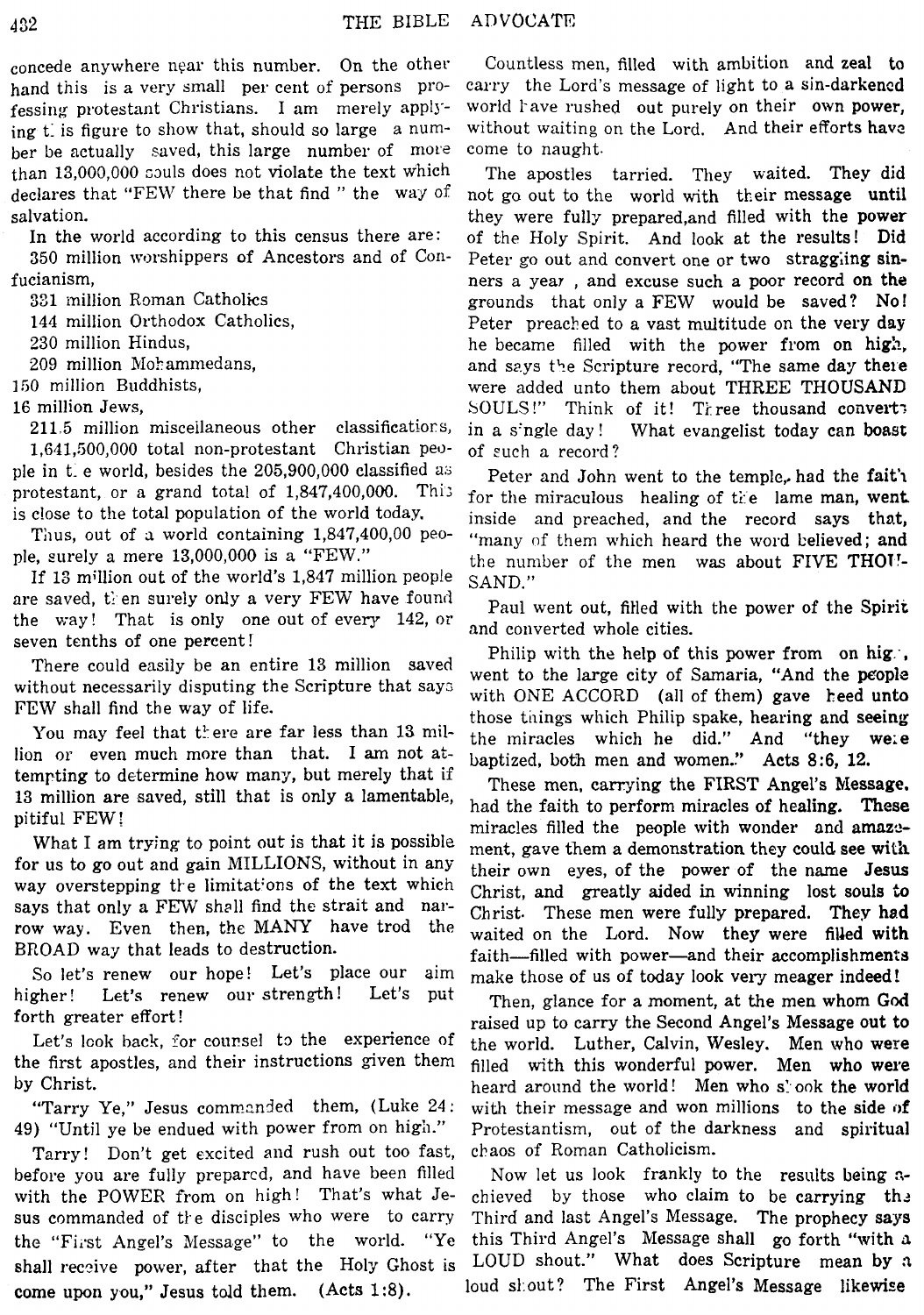was to go forth with a loud shout. That is now communication to employ in carrying forth this history. We can, then, know the meaning of the THIRD message which were not available to those "loud shout." We have pictured it above.  $3,000$  who carried the former messages. Our elaborate converted at one meeting. 2,000 at another. and efficient mail systems. Every possible means of Whole cities converted. That is the kind of power- transportation to carry speakers and evangelists the kind of results the Bible speaks of, in fulfilled quickly from one place to another. The power **of** 

been carrying the Third Angel's Message to the world with loud-speaking devices which carry the voice of -the Adventists and the Church of God. Let us the speaker to thousands who never could have view results frankly and unflinchingly. Have either heard in the old days. view results frankly and unflinchingly. Have either of these bodies been, so far, winning converts to the The opposition today is no stronger-indeed, message by the thousands—by whole cities? Has surely not as strong—as in the days of the First<br>this message, so far, gone forth with the POWER, and Second Messages. The Third Message is no the BOLDNESS, and the results in converts, of more unpopular than were the First and the Second, either the First or the Second Message? Has this And we are blessed with facilities for spreading the message, so far shaken the whole world to its very message which never were so much as dreamed of foundations? If we are frankly honest, we must in the days of the First and Second Messages.

action upon the average individual in the world, the most we could honestly claim would be that the weeks? message has been merely shyly whispered! Most folks, it is true, are passively aware that there has ions, it is true, are passively aware that there has is going to do just as much for this Third Message been some agitation over the Saturday-Sunday as II, it is family for the  $N$ question. But the question has not gotten actively position or unpopularity-these are as **great** as into their consciousness. of the fact the Message has been going forth. To judge the effectiveness of the message by its re-It has not been shouted at blocked the path of the first two. It can't be because<br>them in such manner as to cause them to become of lack of methods of communication—we have ad-<br>actively agitated over the question—to give

actively agitated over the question—to give it active<br>consideration—to give it active<br>consideration—to real vantages far surpassing the days of the first two<br>consideration.<br>Let us not try to excuse ourselves by saying, "We

was unpopular. Far more unpopular than is our <sup>RY</sup> FOR THE POWER! To be fully prepared! To message today. They were persecuted—their very carry the message with such force, and boldness, message today. They were persecuted—their very lives attacked, and finally, most of them martyred. and strength, and POWER that it shall shake the The gospel message of Peter, of Philip,

The protestant message of Calvin, Wesley, and assurance and power of conviction that thousal<br>ither was not popular when it began! The Ro- and millions are won, instead of twos and threes. Luther, was not popular when it began! The  $Ro-$  and millions are won, instead of twos and threes. man Catkolic power had dominated for over a thou- If those who carried the first two messages **won**  sand years. The public to whom they carried their converts to those messages by thousands and **mil**message had been reared from childhood in Cath- lions-then surely, in this day of lesser opposition, olic doctrines and Catholic teachings. Prejudice of no greater prejudice, and of vaster population, against anything anti-Catholic had been. bred into modern communication and transportation facilities, them by birth, by teaching, by associations. Yet, we should be accomplishing at least similar results! against such tremendous organized opposition, those Folks, let's come to life! Let's awake from this early protestant fathers carried forth their message state of coma. Let's tear away from the inertia with POWER. They shouted it before the world in that holds us. Let's stop a moment, reflect, and take such thunderous power that MILLIONS and MII- inventory. Let's tarry for awhile. Let's see if we lions were won over—in spite of such tremendous are fully prepared—if we are filled with the POWorganized resistence!  $\begin{aligned} \text{ER!} \quad \text{Let's see if we are filled with sufficient faith.} \end{aligned}$ 

3,000 who carried the former messages. Our elaborate prophecy, as coming from a "loud shout." the printing press. The myriad media for adver-<br>There are two people today who claim to have tising and publicity. Great halls and auditoriums. tising and publicity. Great halls and auditoriums,

and Second Messages. The Third Message is no

admit that it has not!<br>The average man and woman today is not aware -when we pause and reflect and check up-doesn't it seem that there is something wrong when we become satisfied with one or two, or perhaps eight or ten, straggling converts after a campaign lasting

> It can't be because God is not doing His part. God as He did for the first two. It can't be because of op-

tion of the text that only a FEW shall be saved.<br>The gospel message of Peter of Philip of Paul, <sup>Third</sup> Angel's Message to the world to likewise TAR-Our message today is not as unpopular as that! world to its very foundations! To carry it with such<br>The protestant message of Calvin Wesley, and assurance and power of conviction that thousands

Today we live in an age of modern methods of to perform miracles of healing-it is being done tocommunicatian. Today we have instruments of **day!** Perhaps we should stop, and tarry for **awhild.**